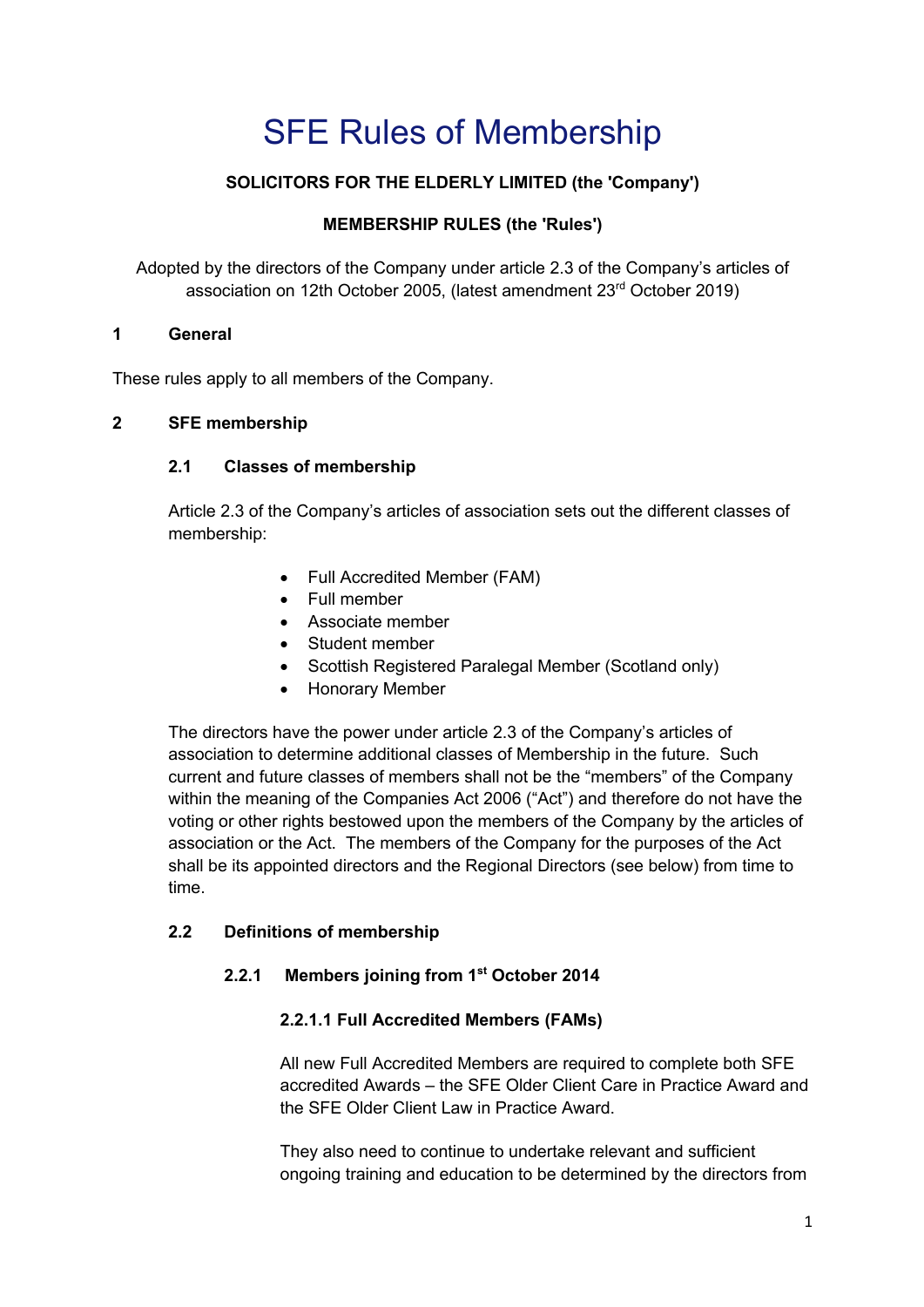time to time. They will need to certify that they spend at least 50% of their time working in the field of Older Client Law and will consent to random checks being undertaken to monitor compliance. At renewal, all FAMs will need to upload their annual statement of competence or equivalent. All FAMs will have at least 3 years' post qualification experience.

In order to retain the status of accredited member, all FAMs will need to re-accredit every 5 years.

Any FAM who does not re-accredit by their 5 year anniversary, will lose their accredited status and will revert to a Full member and will no longer receive any of the benefits of FAM membership i.e.: business referrals, use of the SFE logo, marketing page on the SFE website, appearing in SFE public member searches and SFE PR packs. To return to the status of FAM, they will need to re-accredit.

If a FAM member retires from practice, then they cannot continue their FAM membership of SFE. (see 3.5)

#### **2.2.1.2 Associate Members**

All new Associate Members are required to complete the SFE accredited Award – the SFE Older Client Care in Practice Award.

All new Associate members are also required to take the OCLP Award within 12 months of joining SFE.

The period of Associate Membership cannot exceed 3 years from the date of joining.

Associate Members must satisfy the training requirements to be determined by the directors from time to time and they must spend at least 50% of their time working in the field of Older Client Law during this period of membership. At renewal, all associate members will need to upload their annual statement of competence or equivalent.

With the exception of CILEx Associates and Graduates, and any members on the exception register, if any Associate member exceeds the 3 years of membership at the Associate member level, their membership fee will then increase to £500 pa until they upgrade their membership.

#### **To upgrade to Full Accredited Member**

Associate members must pass the SFE Older Client Law in Practice Award within 12 months of gaining the SFE Older Client Care in Practice Award. They will also need to have at least 3 years of post-qualification experience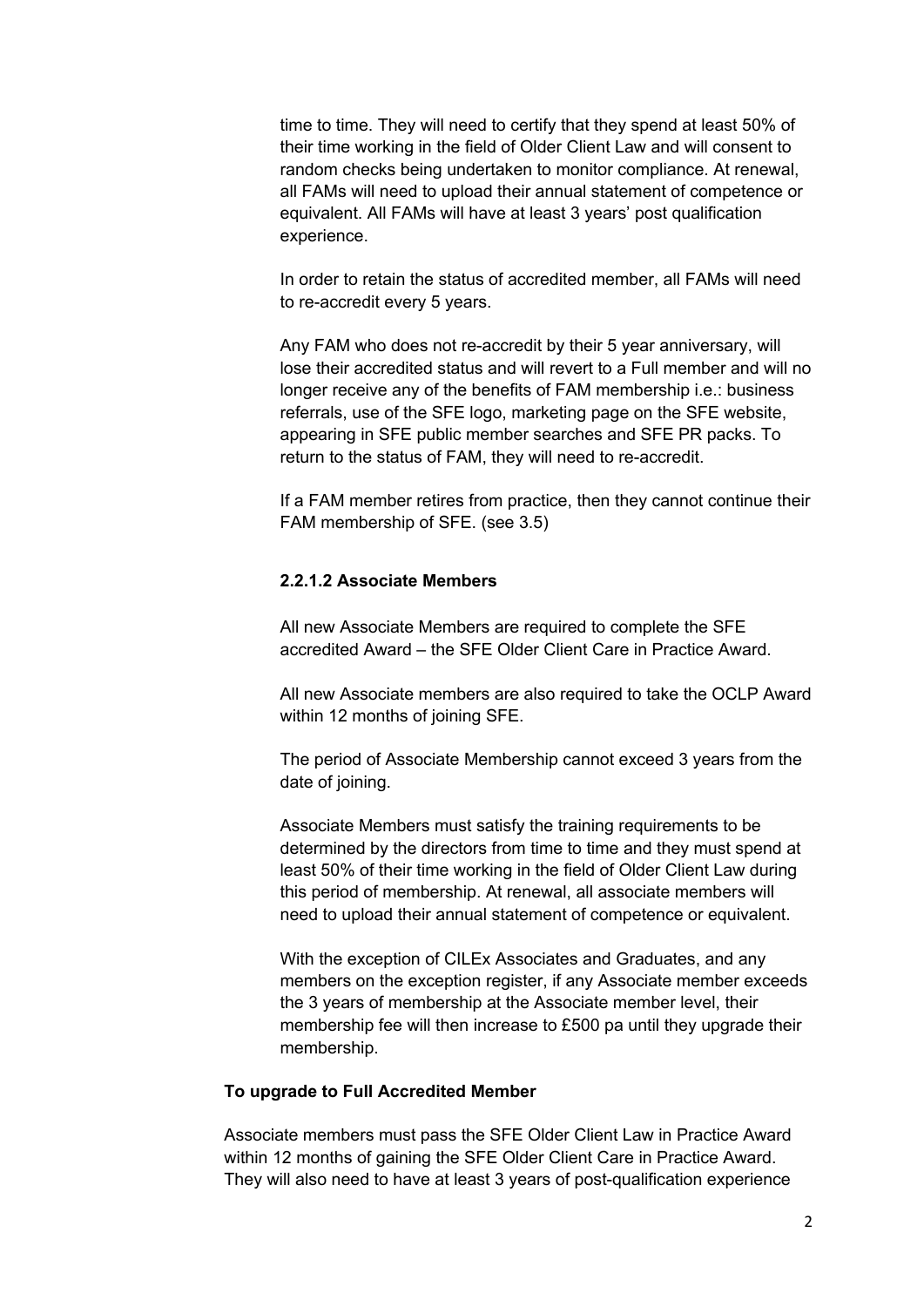working in the field of older client law and they must spend at least 50% of their time working in the field of Older Client Law.

NB: Fellows of CILEx will only need one further year of relevant experience after achieving Fellowship and before they are eligible to upgrade their membership to Full Accredited Member.

#### **2.2.2 Student Members (from 1st August 2017)**

This is a new category of membership open to:

- Trainee solicitors
- Pupils (trainee barristers)
- Affiliate, Associate or Graduate members of CILEx who have studied specific CILEx units (see below) or equivalent:
	- o CILEx Level 3 Unit 1 Introduction to Law and Practice
	- o CILEx Level 3 Unit 8 Law of Wills and Succession
	- o CILEx Level 3 Unit 15 The Practice of Law for the Elderly **Client**
	- o CILEx Level 3 Unit 16 Client Care Skills
	- o CILEx Level 3 Unit 17 Legal Research Skills
- Paralegal: Being a person who works in a regulated law firm or department of such a firm with some legal training but does not have the requisite qualifications to be called a solicitor, barrister or legal executive and carries out specific legal work for which a solicitor, barrister of legal executive is responsible.

All student members are required to complete the SFE student programme within the first 12 months of membership in order to retain their student membership status.

At renewal, student members are required to submit a brief statement summarising the progress they have made toward their professional qualifications in the last 12 months and their likely qualification date.

Student members shall remain in student membership category until they are fully qualified:

- For trainee solicitors, this means that they have completed their training contract and been admitted to the roll
- For pupils, this means they have completed their pupillage and been called to the bar and are fully qualified
- For Affiliate, Associate and Graduate members of CILEx, this means they have become Fellows of CILEx
- For paralegals, until such time as they have completed a training contract or pupillage or become a fellow of CILEx whether or not they have acquired a specific recognised qualification as a paralegal.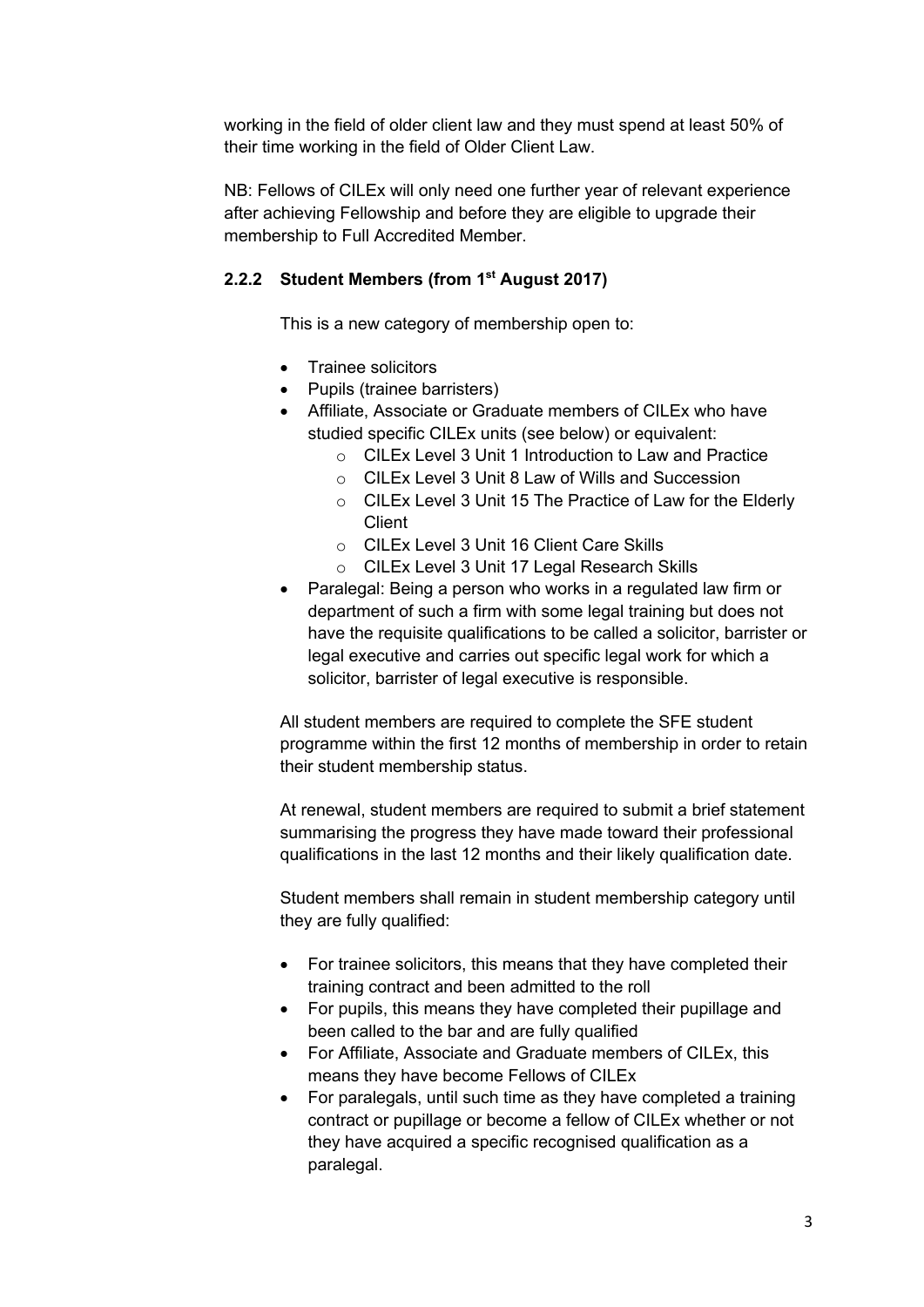As soon as Student Members are fully qualified (as above), they will need to upgrade their membership to SFE Associate Member. In order to do this, they will need to complete the SFE OCCP Award.

#### **2.2.3 Scottish Registered Paralegal Member (Scotland only)**

Scottish Registered Paralegals who have been registered with the Law Society of Scotland (LSS) for a minimum of 3 years.

#### **2.2.4 Existing Full Members at 1st October 2014**

In order to strengthen SFE's position in the marketplace, SFE expects all existing Full Members to take the SFE Older Client Care in Practice Award and upgrade their membership to a Full Accredited Member.

In order to retain the status of accredited member, all FAMs will need to reaccredit every 5 years.

Any existing Full Members who do not wish to do this can remain as Full Members but will no longer be eligible to receive referrals from either SFE or its key partners after 1<sup>st</sup> October 2015. As of 1<sup>st</sup> October 2016, Full Members will no longer be eligible to use the SFE logo.

All existing Full Members must continue to undertake relevant and sufficient ongoing training and education to be determined by the directors from time to time. They will need to certify that they spend at least 50% of their time working in the field of older client law and will consent to random checks being undertaken to monitor compliance. All Full Members will have at least 3 years' post qualification experience.

At renewal, all FAM and Full members will need to upload their annual statement of competence or equivalent.

Any FAM who does not re-accredit by their 5 year anniversary, will lose their accredited status and will revert to a Full member and will no longer receive any of the benefits of FAM membership i.e.: business referrals, use of the SFE logo, marketing page on the SFE website, appearing in SFE public member searches and SFE PR packs. To return to the status of FAM, they will need to re-accredit.

If a FAM member retires from practice, then they cannot continue their FAM membership of SFE. (see 3.5)

#### **2.2.5 Existing Associate Members at 1st October 2014**

All new Associate Members are required to complete the SFE accredited Award – the SFE Older Client Care in Practice Award.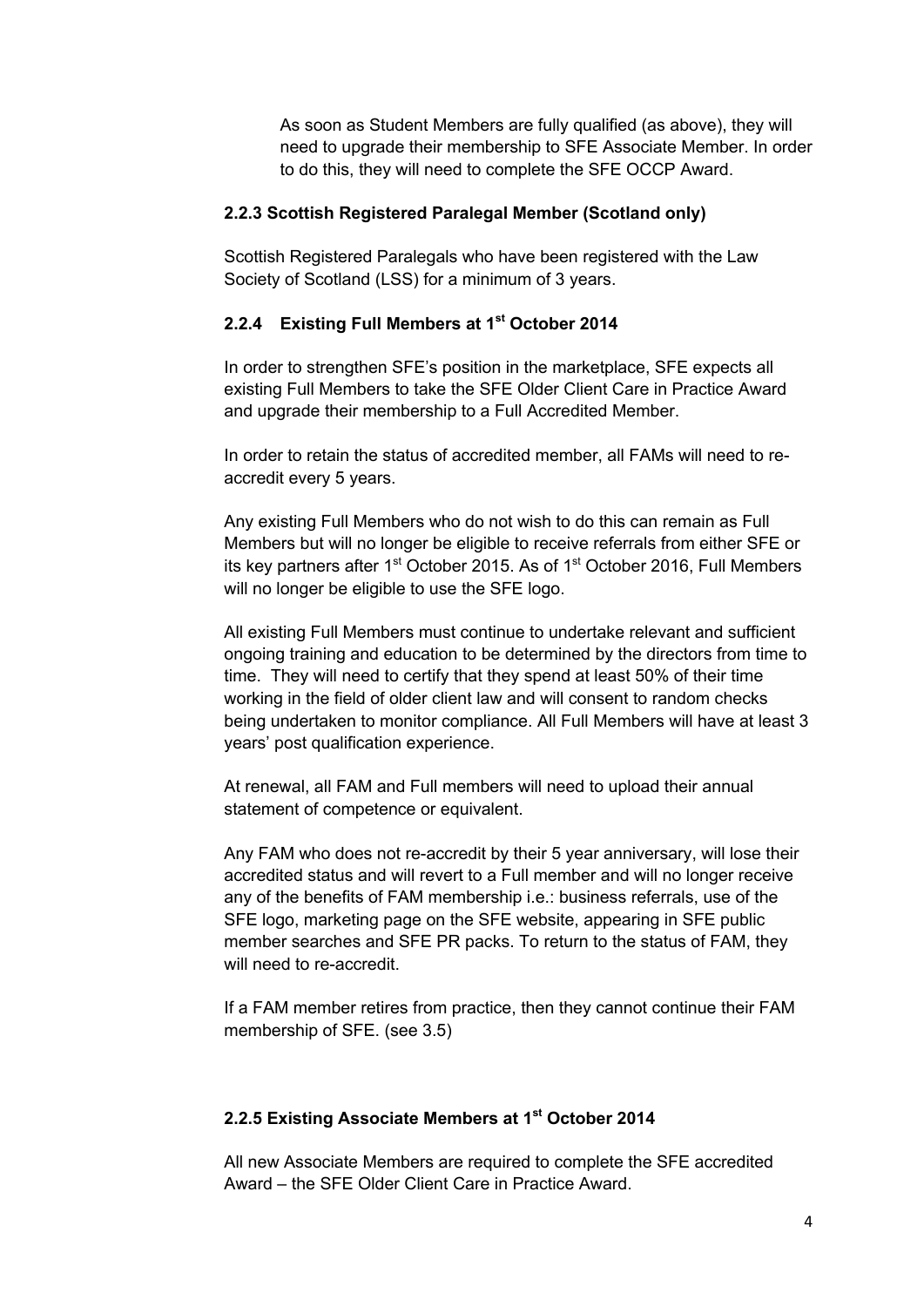All Associate members are also required to take the OCLP Award within 12 months of completing the OCCP Award.

The period of Associate Membership cannot exceed 3 years from the date of joining.

Associate Members must satisfy the training requirements to be determined by the directors from time to time and they must spend at least 50% of their time working in the field of older client law during this period of membership. At renewal, all associate members will need to upload their annual statement of competence or equivalent.

With the exception of CILEx Associates and Graduates, and any members on the exception register, if any Associate member exceeds the 3 years of membership at the Associate member level, their membership fee will then increase to £500 pa until they upgrade their membership.

## **3 Eligibility criteria for SFE membership**

## **3.1 Post 1st October 2013**

As of 1st October 2013, only the following individuals will be eligible to apply to join SFE:3.1.1 Fully qualified solicitors holding a valid and current practising certificate and regulated by the Solicitors Regulation Authority (SRA) and Law Society of Scotland (LSS)

3.1.2 Fully qualified barristers holding a valid and current practising certificate and regulated by the Bar Council

3.1.3 Fellows of CILEx holding a valid and current practising certificate and regulated by CILEx

## **3.2 Pre-1st October 2013**

For the members who joined before  $1<sup>st</sup>$  October 2013, their eligibility criteria remain unchanged.

## **3.3 Eligibility criteria for SFE Student Membership**

3.3.1 Trainee Solicitors

3.3.2 Pupils (barristers)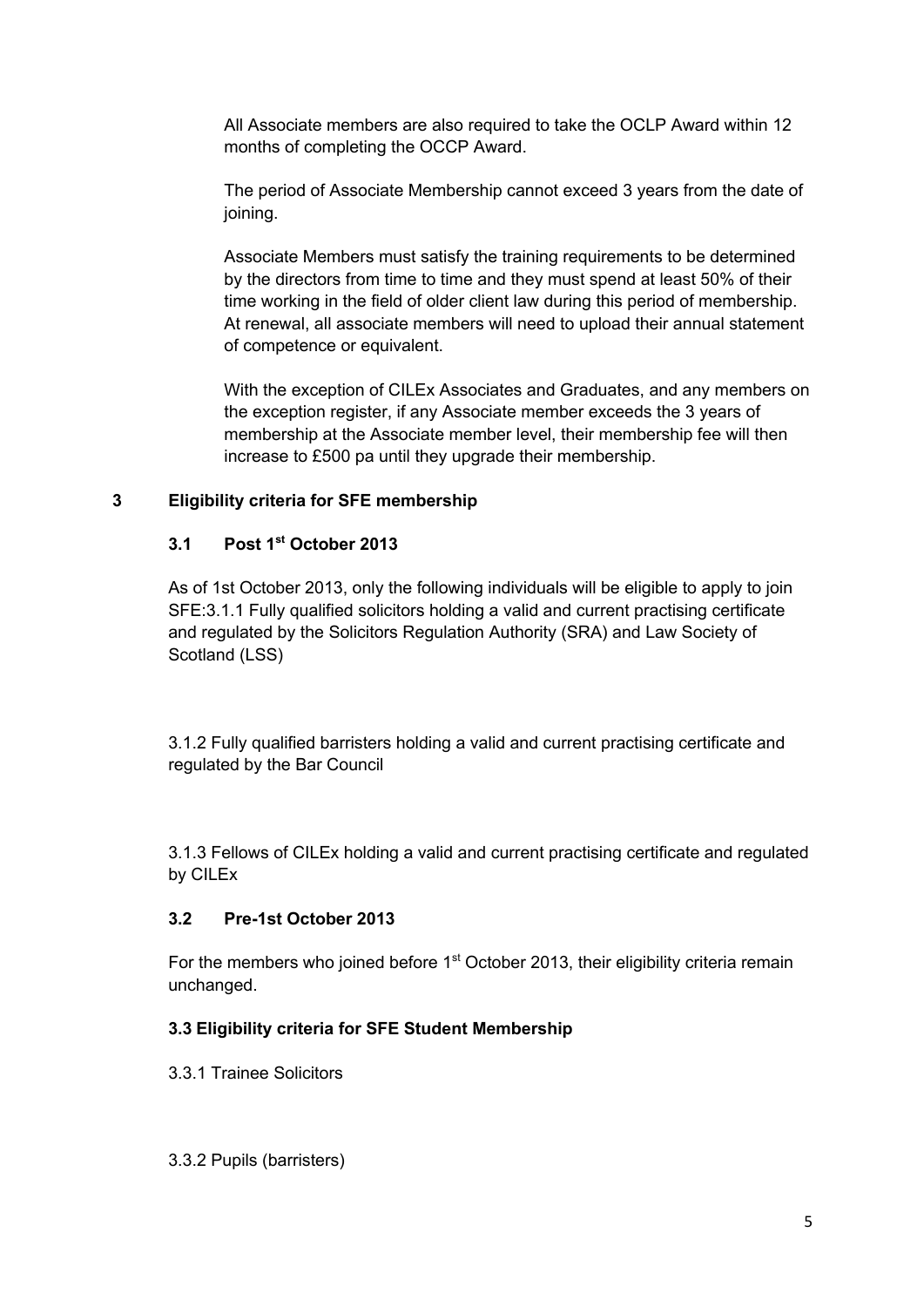3.3.3 Affiliate, Associate or Graduate members of CILEx who have completed the following units: (or equivalent)

- CILEx Level 3 Unit 1 Introduction to Law and Practice
- CILEx Level 3 Unit 8 Law of Wills and Succession
- CILEx Level 3 Unit 15 The Practice of Law for the Elderly Client
- CILEx Level 3 Unit 16 Client Care Skills
- CILEx Level 3 Unit 17 Legal Research Skills

3.3.4 Paralegals: Being a person who works in a regulated law firm or department of such a firm with some legal training but does not have the requisite qualifications to be called a solicitor, barrister, legal executive or Scottish Registered Paralegal, and carries out specific legal work for which a solicitor, barrister or Fellow of CILEX is responsible.

## **3.4 Eligibility criteria for SFE Scottish Registered Paralegal Membership (Scotland Only)**

**Scottish Registered Paralegal Members** will need to have at least 3 years' registration as a paralegal with the LSS and be able to show that they spend at least 50% of their time working in the field of older client and must pass the SFE Older Client Law in Practice Award.

At renewal, all associate members will need to upload their annual statement of competence or equivalent.

## **3.5 Retired members**

Retired members can remain as members of SFE at the Associate Member level for a maximum period of 2 years.

## **3.6 Honorary Members**

People who are invited by the directors for their contributions to the field of Older Client law.

## **4 Admission of members**

4.1 For the UK, applications must be online via the SFE website.

4.2 Every applicant for SFE membership must read, understand and accept the SFE Code of Practice and the SFE Rules of Membership.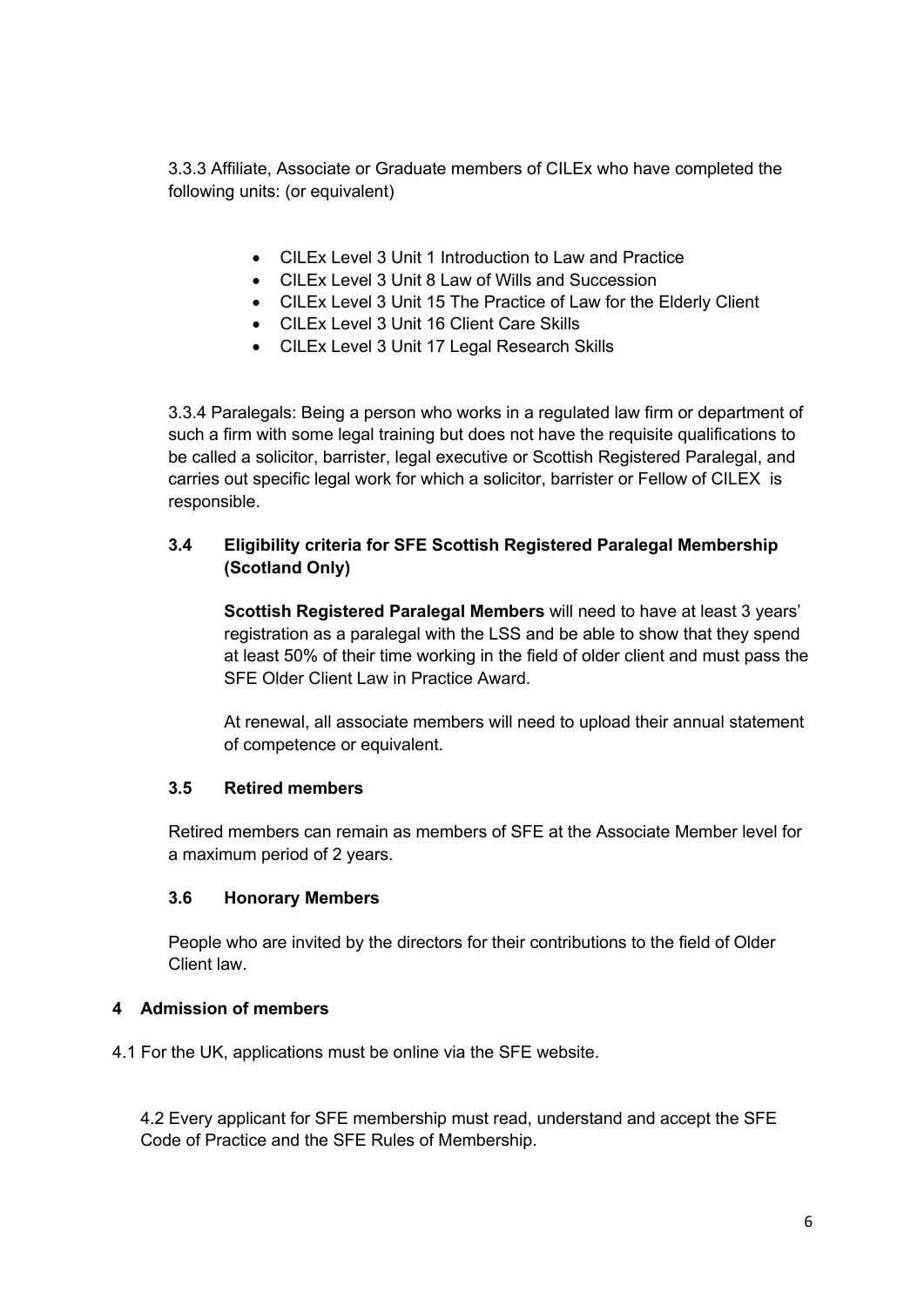4.3 For the Republic of Ireland applications must be online via the SFE ROI website. Applicants in the Republic of Ireland must follow the ROI Code of Practice and the ROI Rules of Membership.

4.4 The Directors may decline to accept any application for membership or renewal of membership without assigning any reason for its decision.

4.5 The applicant will only become a member once his/her annual subscription is paid.

4.6 Student, Associate or Full Members must not hold themselves out to be Full Accredited Members

#### **5 Subscription rates**

Up to date subscription rates are available on the SFE website

#### **5.1 Subscriptions for membership (excluding student members)**

5.1.1 There is a one off joining fee which is due when an application is made to join SFE.

5.1.2 Membership to SFE is on an annual rolling basis and the SFE membership subscription fee is payable annually.

5.1.3 The SFE membership subscription fee is due once the SFE Older Client Care in Practice Award has been successfully completed.

5.1.4 Payment for SFE membership cannot be refunded once paid. If membership is cancelled part-way through a membership year, then no refund will be offered. This does not affect the statutory right to cancel within the 14-day cooling off period from initial application to join SFE. No refund of the membership fee will be given if a member is expelled under Rule 7.

5.1.5 Membership renewal - a renewal reminder will be sent approximately 60 days before the membership is due to expire. The renewal fee must be paid in full by the anniversary of the membership renewal date.

5.1.6 SFE reserves the right, at its sole discretion, to charge additional fees to renew membership after the renewal date.

5.1.7 Where the membership fee is not paid by the renewal date, membership to SFE shall be deemed to have lapsed and the member will lose the right to hold him/herself out as a member of SFE and will lose all membership benefits.

5.1.8 If a lapsed member wishes to re-instate his/her SFE membership within the same membership year, the SFE administrator will need to be informed and a rejoining fee, together with the renewal fee due from the anniversary of the renewal date, will need to be paid.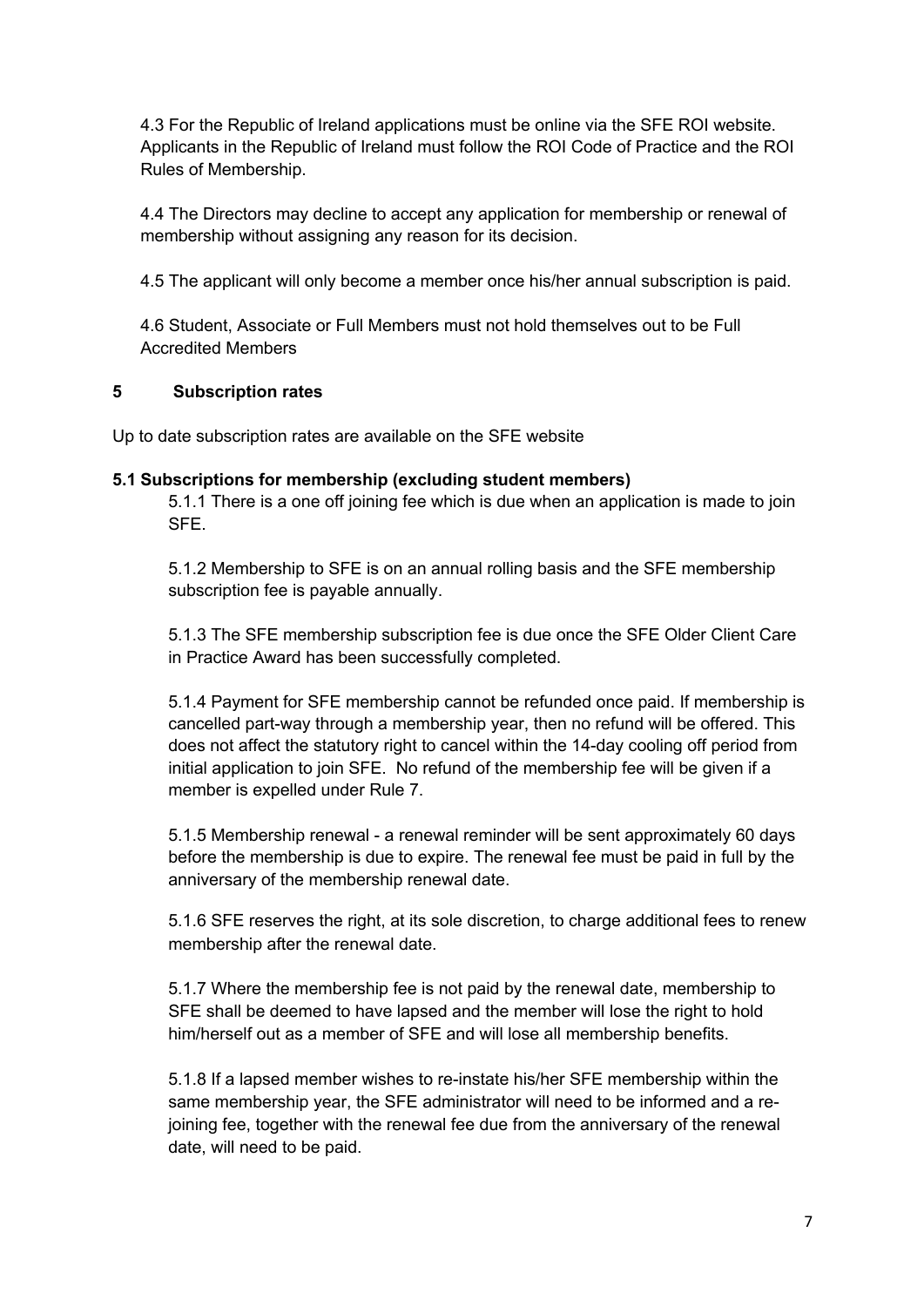5.1.9 If a membership has not been renewed for more than one year, in order to rejoin, the SFE administrator will check whether the person has completed the OCCP Award within the last 5 years and if not, the person will need to complete it in order to re-join SFE. Associate members will also be required to complete the OCLP Award within 12 months of re-joining SFE.

5.1.10 SFE subscription rates shall be reviewed and, if necessary, revised annually.

## **5.2 Subscriptions for Student membership**

5.2.1 There is no one off joining fee for student membership. However, the membership rate in year one is higher to take into account the SFE student programme.

5.2.2 Membership to SFE is on an annual rolling basis and the SFE membership subscription fee is payable annually.

5.2.3 Payment for SFE membership cannot be refunded once paid. If membership is cancelled part-way through a membership year, then no refund will be offered. This does not affect the statutory right to cancel within the 14 day cooling off period from initial application to join SFE. No refund of the membership fee will be given if a member is expelled under Rule 7.

5.2.4 Membership renewal - a renewal reminder will be sent approximately 60 days before the membership is due to expire. The renewal fee must be paid in full by the anniversary of the membership renewal date.

5.2.5 SFE reserves the right, at its sole discretion, to charge additional fees to renew membership after the renewal date.

5.2.6 Where the membership fee is not paid by the renewal date, membership to SFE shall be deemed to have lapsed and the member will lose the right to hold him/herself out as a member of SFE and will lose all membership benefits. If a lapsed member wishes to re-instate his/her SFE membership, the SFE administrator will need to be informed and a re-joining fee, together with the renewal fee due from the anniversary of the renewal date, will need to be paid.

5.2.7 SFE subscription rates shall be reviewed and, if necessary, revised annually.

5.2.8 Please note, when student members apply to upgrade their membership to Associate Member, a one-off fee will be payable (this is for SFE's two externally accredited awards which SFE requires its members to undertake as a part of their membership)

**5.3 Subscriptions for Scottish Registered Paralegal Membership (Scotland only)** 5.3.1 There is a one off joining fee which is due when an application is made to join SFE.

5.3.2 Membership to SFE is on an annual rolling basis and the SFE membership subscription fee is payable annually.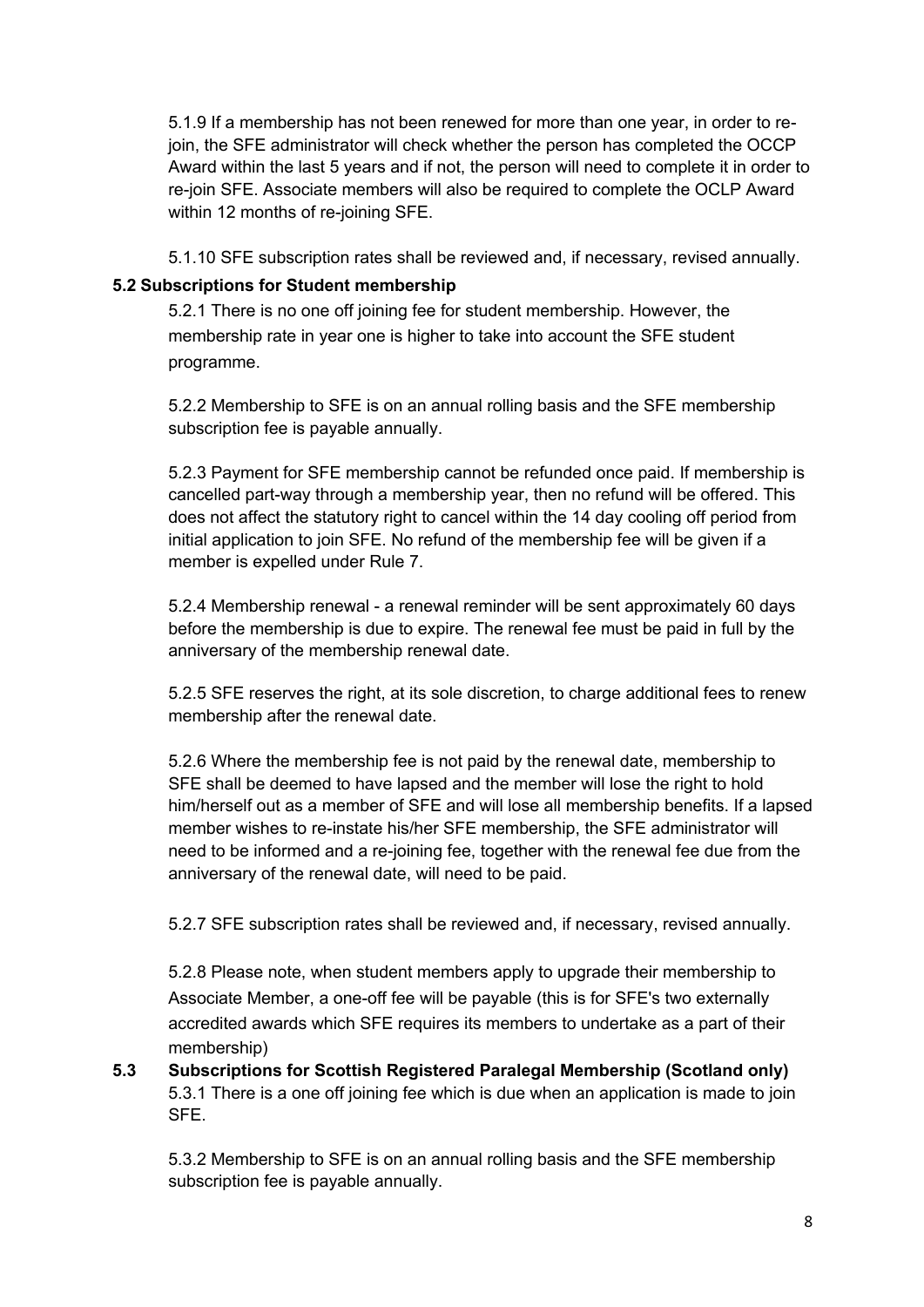5.3.3 The SFE membership subscription fee is due once the SFE Older Client Care in Practice Award has been successfully completed.

5.3.4 Payment for SFE membership cannot be refunded once paid. If membership is cancelled part-way through a membership year, then no refund will be offered. This does not affect the statutory right to cancel within the 14-day cooling off period from initial application to join SFE. No refund of the membership fee will be given if a member is expelled under Rule 7.

5.3.5 Membership renewal - a renewal reminder will be sent approximately 60 days before the membership is due to expire. The renewal fee must be paid in full by the anniversary of the membership renewal date.

5.3.6 SFE reserves the right, at its sole discretion, to charge additional fees to renew membership after the renewal date.

5.3.7 Where the membership fee is not paid by the renewal date, membership to SFE shall be deemed to have lapsed and the member will lose the right to hold him/herself out as a member of SFE and will lose all membership benefits. If a lapsed member wishes to re-instate his/her SFE membership, the SFE administrator will need to be informed and a re-joining fee, together with the renewal fee due from the anniversary of the renewal date, will need to be paid.

5.3.8 If a membership has not been renewed for more than one year, in order to rejoin, the SFE administrator will check whether the person has completed the OCCP Award within the last 5 years and if not, the person will need to complete it in order to re-join SFE.

5.3.9 SFE subscription rates shall be reviewed and, if necessary, revised annually.

#### **6 Suspension/termination of membership**

6.1 A member may be suspended from membership if, in the opinion of the Directors, it would not be in the interests of the Company for him/her to remain an active member. In any instance of suspension, the Director of Membership and Discipline will notify the member within 7 days of the Directors decision and such notification will include confirmation of the reason for suspension and a timescale in which suspension will be reviewed. During suspension the member must not hold themselves out as a member of the Company.

6.2 A member may be suspended for the following:

6.2.1 Non-payment of subscription fees

6.2.2 when complaint is being investigated by the Directors and it is the Directors' opinion that it would not be in the interest of the Company for that member to be active whilst the investigation is ongoing

6.2.3 when a breach of SFE's Code of Practice is being investigated by the Directors and it is the Directors' opinion that it would not be in the interest of the Company for that member to be active whilst the investigation is ongoing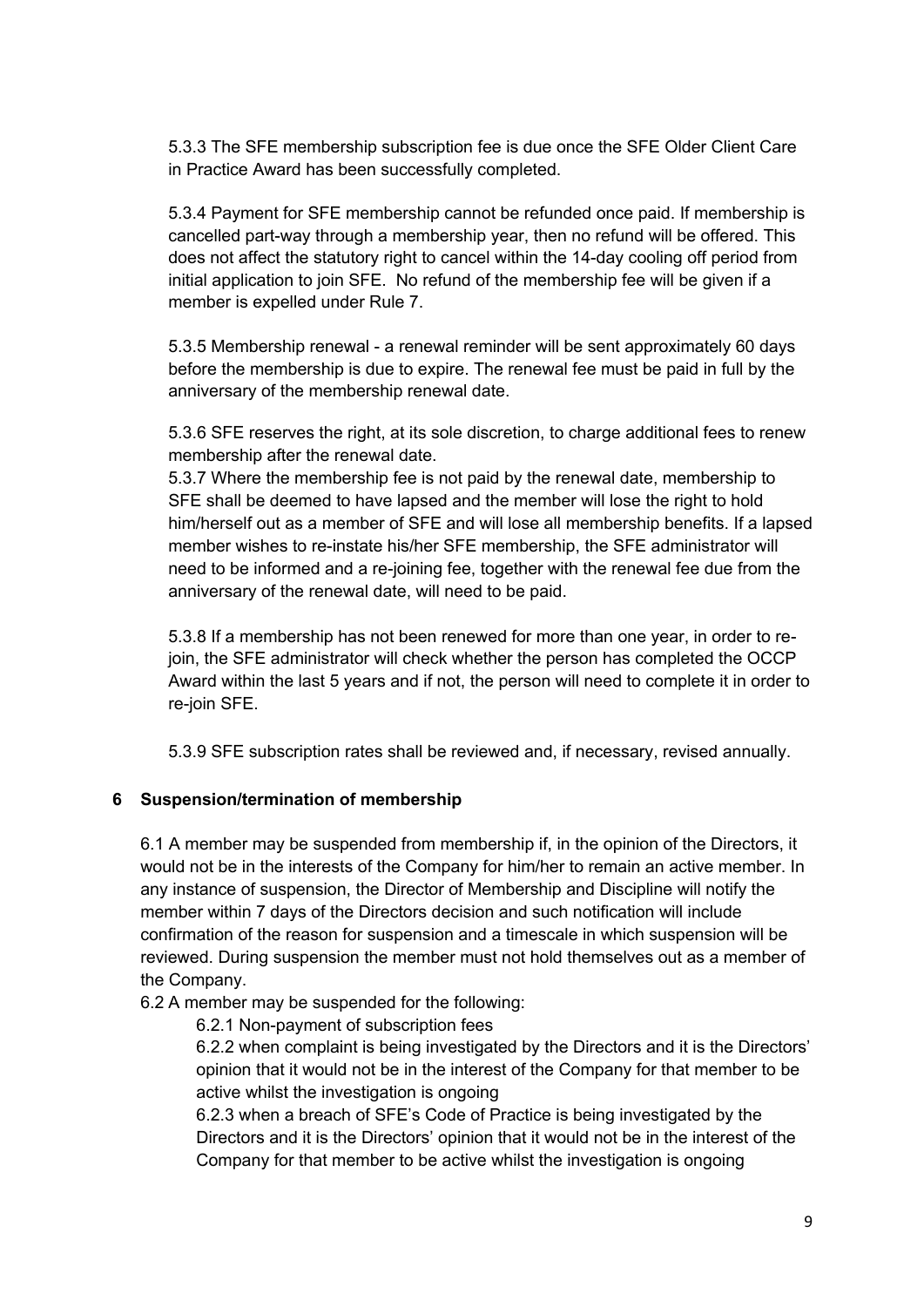6.3 A member will automatically cease to be a member in the following circumstances:

6.3.1 being struck off or suspended from legal practice;

6.3.2 death;

6.3.3 failure to pay the annual subscription fee within 3 months from the date from which it fell due;

6.3.4 on giving written notice of resignation to the secretary;

6.3.5 upon being expelled by the Directors due to the fact that in the Directors' opinion it would not be in the interest of the Company for him/her to remain a member so long as the relevant procedure has been followed as set out in section 7 below;

6.3.6 behaving in a way that displays any form of discrimination being based on the grounds of colour, race, religious belief or other that is deemed by the Directors to risk bringing the organisation into disrepute and the member will be summarily dismissed pursuant to 7 (iii) below.

6.3.7 being subject to any order imposed by the Solicitors Regulation Authority (or appropriate regulatory body) that puts restrictions on the member unless he/she has the permission of the Directors as to whether he/she can continue to be a member;

6.3.8 any honorary membership can be revoked by a vote of the board of Directors.

6.4 A member who is bankrupt will automatically be suspended from being a member unless he/she has the permission of the Directors as to whether he/she can continue to be a member.

6.5 Upon suspension, resignation or expulsion from membership the former member shall have no entitlement to any pro-rata refund or his/her annual subscription fee.

6.6 SFE is an inclusive community and is anti-discrimination in any of its forms i.e.

- Discrimination because of sex or sexual orientation
- Discrimination because of race
- Discrimination because of religion or belief
- Discrimination because of disability
- Discrimination because of age

If a member is found to be discriminatory in any way, membership will be terminated.

## **7 Expulsion of Members**

7.1 If following the investigation of a complaint against a member by the Director of Membership and Discipline, the Director for Membership and Discipline deems that the member should be expelled then the member shall be given notice of this (Notice of Expulsion) and a full and detailed report of the circumstances leading to that decision by the Director of Membership and Discipline.

7.2 The member will then be given a period of 14 days to appeal this decision ("Notice of Appeal") to the SFE Administrator.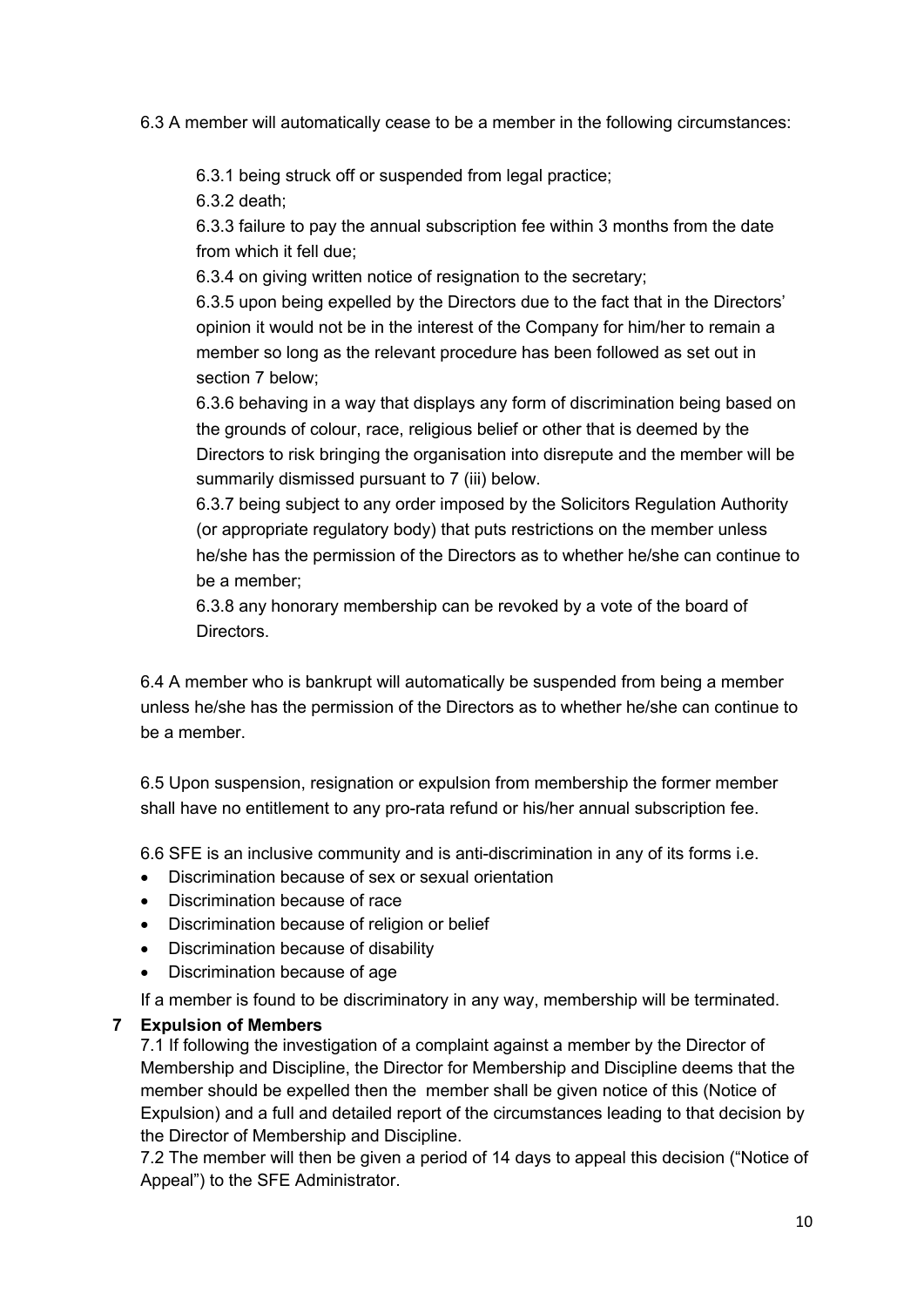7.3 Upon receiving the Notice of Appeal, the SFE Administrator shall pass the Notice of Expulsion, the report and the Notice of Appeal to the other Directors who shall decide between them whether to expel the member or not and they shall, within 30 days, give their decision in writing to the member concerned.

7.4 Immediate expulsion shall occur where a member has been found guilty of any criminal offence or has been found guilty of discriminating on the ground of colour, race, religious belief or other.

#### **8 Complaints**

8.1 All complaints relating to members must be made in writing to the SFE Administrator who will submit them to the Directors, whose decision is final.

Complaints by those persons that do not have a valid retainer with the member or their firm will not be able to be considered by SFE.

8.2 On being notified of a complaint made to SFE about them, an SFE member will be expected to co-operate fully with the Director of Membership and Discipline in discussing the complaint (either in person or by written communication).

8.3 An SFE member subject to a complaint will also be expected to provide information connected to the complaint in order to allow the Director of Membership and Discipline to consider the merit of the complaint which may include (but is not limited to) copies of attendance notes, correspondence, emails, documents, and file notes as can reasonably be provided in the circumstances.

8.4 Failure to provide such information without a justifiable reason may be considered as a factor when considering termination of membership in accordance with Rule 6 (e) (f) and 7 above.

8.5 In the event that a complaint about a member is upheld by the Director of Membership and Discipline then the following sanctions may apply:

#### 8.5.1 Issue of a written reprimand

8.5.2 if the member has "Fully Accredited Member" status then this may be withdrawn and the member must apply for reaccreditation or face expulsion8.5.3 Expulsion in accordance with Rule 7 above

#### **9 Conduct**

All members shall abide by the codes of conduct as set out in the latest edition of the Solicitors Regulation Authority's Code of Conduct or by the equivalent Guide to Professional Standards and SFE's Code of Practice.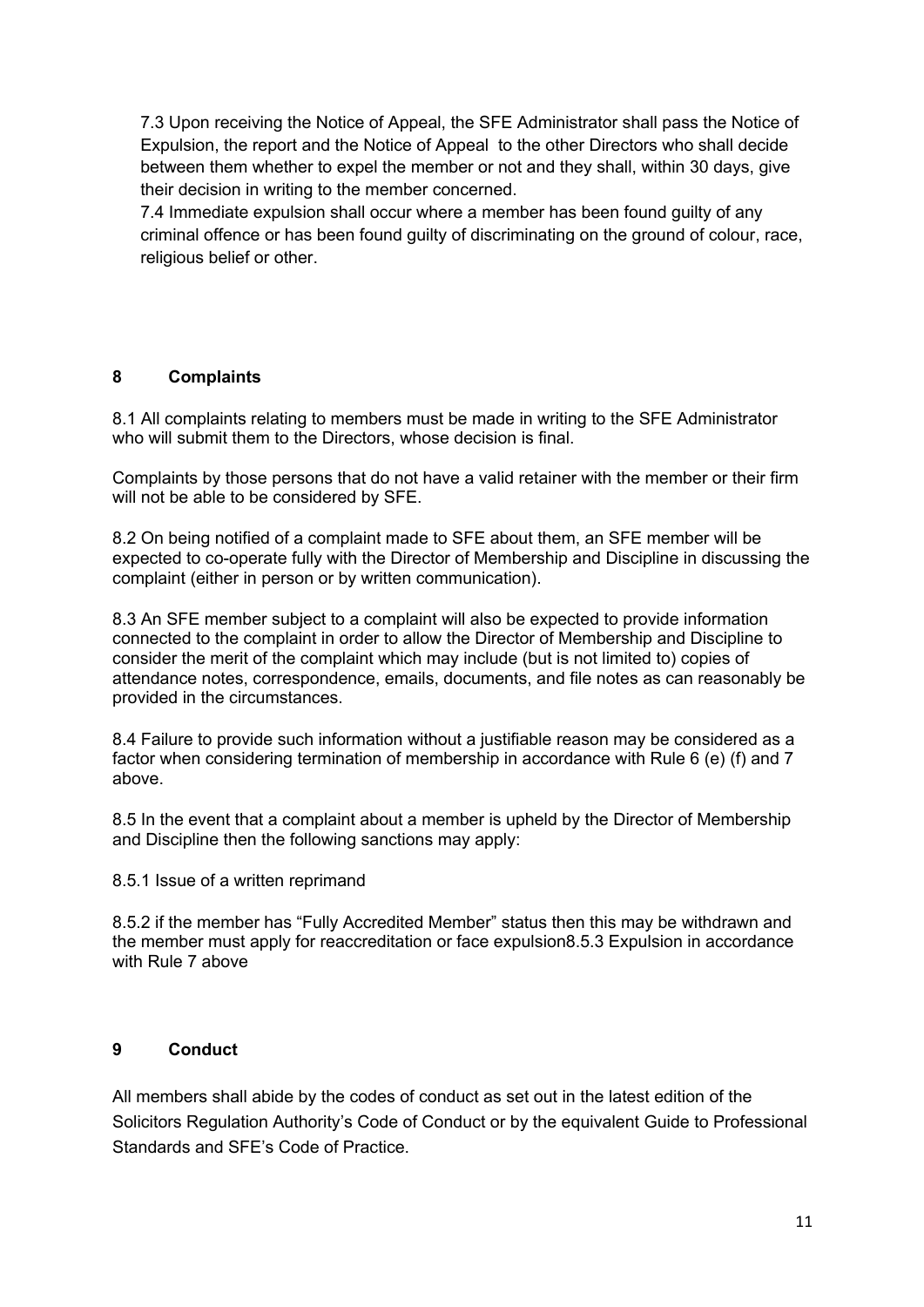## **10 Meetings**

All members shall be entitled to attend the Company's AGM each year. However, as members are not Companies Act members of the Company, they will not be entitled to vote at the Company's AGM.

## **11 National Board Directors**

11.1 All board directors must be Full Accredited Members and must comply with all the criteria for that level of membership.

11.2 All board directors are expected to attend all board meetings. If, for whatever reason, the board member cannot attend a board meeting, he/she must inform the SFE chair in advance of the meeting and send in his/her thoughts in accordance with the agenda and any projects he/she is undertaking on behalf of SFE.

11.3 If a board director misses more than two board meetings in a calendar year, except in exceptional circumstances, the board member will be interviewed by the SFE chair to discuss his/her position on the board.

11.4 All board members are expected to attend the RD and AGM meetings and attend the SFE national conference.

11.5 The SFE chair reserves the absolute right, at his/her discretion, to dismiss a board member, if he/she feels that he or she is not sufficiently committed to the board; is not a good fit with the board, is not delivering on assigned tasks or is not contributing in a positive way to board meetings.

## **12 Regional Directors**

12.1 The elected chairpersons of the regional groups of the Company from time to time shall be known as Regional Directors. They shall be members of the Company for the purposes of the Act and shall be subject to the provisions of the articles of association and any other rules made by the directors from time to time relating to the "'B' Members" specifically, as well as the members generally.

12.2 However, in accordance with article 8.6 of the articles of association of the Company as adopted by written resolution dated  $20<sup>th</sup>$  March 2019, a Regional Director shall not be or be deemed to be a director of the Company unless he has also been appointed as such. Unless delegated to him, or as otherwise authorised in writing, by the board of directors, no Regional Director shall have or purport to have or to exercise or hold himself out as having any of the powers of a director and he shall not have any authority to incur any expenditure in the name of or for the account of the Company or hold himself out as having authority to bind the Company.

12.3 All regional directors must be Full Accredited Members and must comply with all the criteria for that level of membership. If a regional director loses their FAM status, then they will be deemed to retire as a regional director.